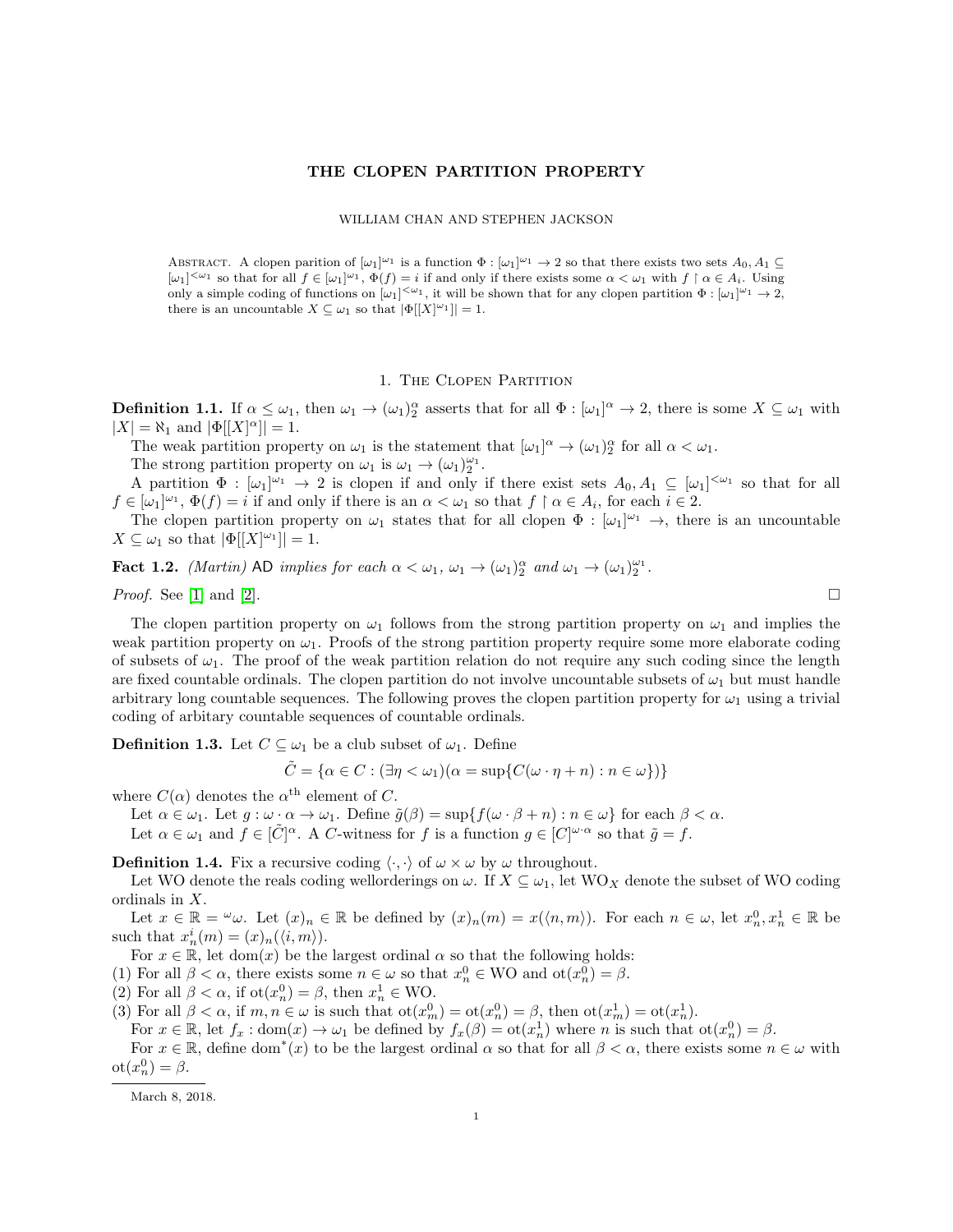**Theorem 1.5.** Suppose  $\Phi : [\omega_1]^{\omega_1} \to 2$  is a clopen partition. Then there exists an uncountable  $X \subseteq \omega_1$  so that  $|\Phi[[X]^{w_1}]| = 1$ .

*Proof.* Let  $A_0, A_1 \subseteq \omega_1$  be the subsets of  $[\omega_1]^{<\omega_1}$  that witness the clopenness of  $\Phi$ . Consider the following game where player 1 and 2 takes turn playing integers with Player 1 producing a real  $x$  and player 2 producing a real y.

$$
\begin{array}{ccc}\n\text{Player 1} & x \\
\text{Player 2} & y\n\end{array}
$$

Let  $\zeta_x = \text{dom}(x)$ ,  $\zeta_y = \text{dom}(y)$ ,  $\zeta_x^* = \text{dom}^*(x)$ , and  $\zeta_y^* = \text{dom}^*(y)$ . Let  $\zeta = \min{\{\zeta_x, \zeta_y\}}$  and  $\zeta^* = \frac{\zeta_y^*}{\zeta_y^*}$  $\min\{\zeta_x^*,\zeta_y^*\}.$  Let  $\xi$  be the largest ordinal such that  $\omega \cdot \xi \leq \zeta$ . For  $\beta < \omega \cdot \xi$ , let  $h_{x,y}(\beta) = \sup\{f_x(\beta), f_y(\beta)\}.$ The payoff set is described as follows:

(Case a) If  $\zeta < \zeta^*$ , then Player 1 win if and only if  $\zeta_y < \zeta_x$ .

(Case b) Suppose that  $\zeta = \zeta^*$ .

(Subcase b1) Suppose that  $\tilde{h}_{x,y}$  has no segment that belong to  $A_0$  or  $A_1$ . Player 1 wins if and only if  $\zeta_y < \zeta_x$ . (Subcase b2) Suppose some initial segment of  $\tilde{h}_{x,y}$  has an initial segment in  $A_0$  or  $A_1$ . Player 1 wins if and only if that segment belongs to  $A_0$ .

Suppose that  $\tau$  is a winning strategy for Player 2 in this game. If  $x \in \mathbb{R}$ , then let  $\tau(x)$  denote the Player 2 response that comes from playing  $\tau$  against x in  $x * \tau$ .

For  $\alpha \leq \beta$ , let  $A_{\alpha,\beta}$  be the set of  $r \in \mathbb{R}$  so that there exists some  $x \in \mathbb{R}$  with the following properties: (i)  $\alpha \in \text{dom}(x) \land (\forall n)(\text{ot}(x_n^0) \leq \alpha \Rightarrow \text{ot}(x_n^1) \leq \beta).$ 

(ii)  $\alpha \in \text{dom}^*(\tau(x)) \wedge (\exists n)(\text{ot}((\tau(x))_n^0) = \alpha \wedge r = (\tau(x))_n^1).$ 

Although the statement " $\alpha \in \text{dom}(x)$ " is not generally  $\Sigma_1^1$ , (i) however is  $\Sigma_1^1$  using a code for  $\beta$  because it is essentially stating that  $\alpha \in \text{dom}(x)$  is witnessed by the fact that the image of  $\alpha$  under  $f_x$  is bounded by  $\beta$ . Hence  $A_{\alpha,\beta}$  is  $\Sigma_1^1$ .

Next, the claim is that  $A_{\alpha,\beta} \subseteq WO$ : This amounts to showing that  $\alpha \in \text{dom}(\tau(x))$ . Suppose not. Note that (i) implies that  $\alpha < \zeta_x \leq \zeta_x^*$ . If  $\alpha \notin \text{dom}(\tau(x))$ , then  $\zeta_{\tau(x)} \leq \alpha < \zeta_{\tau(x)}^*$ . Then  $\zeta \leq \alpha < \zeta^*$ . However,  $\zeta_{\tau(x)} < \zeta_x$ . Hence by Case a, Player 1 wins. Contradiction.

By the boundedness principle, let  $\delta_{\alpha,\beta}$  be the least ordinal such that for all  $r \in \delta_{\alpha,\beta}$ ,  $\text{ot}(r) < \delta_{\alpha,\beta}$ . Let  $C = {\eta : (\forall \alpha \leq \beta < \eta)(\delta_{\alpha,\beta} < \eta)}$ . C is a club set.

The claim is that  $\Phi[[\tilde{C}]^{\omega_1}] = \{1\}$ : Suppose this was not true. Then there is some  $f \in [\tilde{C}]^{\omega_1}$  so that  $\Phi(f) = 0$ . Since  $\Phi$  is clopen, there is some  $\epsilon$  so that  $f \restriction \epsilon \in A_0$ . Let  $j \in [C]^{\omega \cdot \epsilon}$  be a C-code for  $f \restriction \epsilon$ , that is,  $\tilde{j} = f \restriction \epsilon$ . Let  $x \in \mathbb{R}$  code j exactly in the sense that  $dom(x) = dom^*(x) = \omega \cdot \epsilon$ . Play  $x * \tau$ .

Claim 1:  $\zeta_{\tau(x)} \geq \omega \cdot \epsilon$  and  $\tilde{h}_{x,\tau(x)} = f \upharpoonright \epsilon$ .

To prove this, suppose for a  $\gamma < \epsilon$ , one has shown that  $\tilde{h}_{x,\tau(x)} \restriction \gamma = f \restriction \gamma$ .

Subclaim 1.1:  $\omega \cdot \gamma + n \in \text{dom}^*(\tau(x)).$ 

To see this: Suppose not. Then one has that  $\zeta = \min\{\zeta_x, \zeta_{\tau(x)}\} = \min\{\omega \cdot \epsilon, \zeta_{\tau(x)}\} = \zeta_{\tau(x)}$ . One then must have that  $\zeta_{\tau(x)}^* = \zeta_{\tau(x)}$ . For otherwise,  $\zeta < \zeta^*$  but  $\zeta_{\tau(x)} < \zeta_x = \omega \cdot \epsilon$ . By Case a, Player 1 has won. Now  $\zeta_{\tau(x)} = \zeta$  implies that  $\zeta = \zeta^*$ . In the construction of  $h_{x,y}$ , the ordinal  $\xi$  is then  $\gamma$ . One has that  $\tilde{h}_{x,\tau(x)} = \tilde{h}_{x,\tau(x)} \restriction \gamma = f \restriction \gamma$ . If  $f \restriction \gamma \in A_0$ , then Player 1 has won by Subcase b2. Suppose  $f \restriction \gamma \notin A_0$ . Since  $f \restriction \epsilon \in A_0$ , it is impossible that  $f \restriction \gamma \in A_1$ . So Subcase b1 holds. However,  $\zeta_{\tau(x)} < \omega \cdot \gamma + n < \omega \cdot \epsilon = \zeta_x$ . Player 1 wins. Contradiction. Subclaim 1.1 has been established.

Now it has been shown that

(A)  $\omega \cdot \gamma + n \in \text{dom}(x) \land (\forall n)(\text{ot}(x_n^0) \leq \omega \cdot \gamma + n \Rightarrow \text{ot}(x_n^1) \leq j(\omega \cdot \gamma + n)).$ 

(B)  $\omega \cdot \gamma + n \in \text{dom}^*(\tau(x)).$ 

By the definition of  $j(\omega \cdot \gamma + n + 1) \in C$ , one has that

$$
f_{\tau(x)}(\omega \cdot \gamma + n) < \delta_{\omega \cdot \gamma + n, j(\omega \cdot \gamma + n)} < j(\omega \cdot \gamma + n + 1) = f_x(\omega \cdot \gamma + n + 1).
$$

It has been shown that  $\tilde{h}_{x,\tau(x)}(\gamma) = \tilde{j}(\gamma) = f(\gamma)$ . Claim 1 has been proved.

It has been shown that  $\zeta_{\tau(x)} \geq \omega \cdot \epsilon$ . Since  $\zeta_x = \zeta_x^* = \omega \cdot \epsilon$ , one has that  $\zeta = \zeta^* = \zeta_x = \omega \cdot \epsilon$ . Hence, one is in Case b. The  $\xi$  associated with  $\tilde{h}_{x,\tau(x)}$  is  $\epsilon$  and  $\tilde{h}_{x,\tau(x)} = f \restriction \epsilon \in A_0$  by Claim 1. By Subcase b2, Player 1 has won. Contradiction.

The argument is similar if Player 1 has a winning strategy. This completes the proof.  $\square$